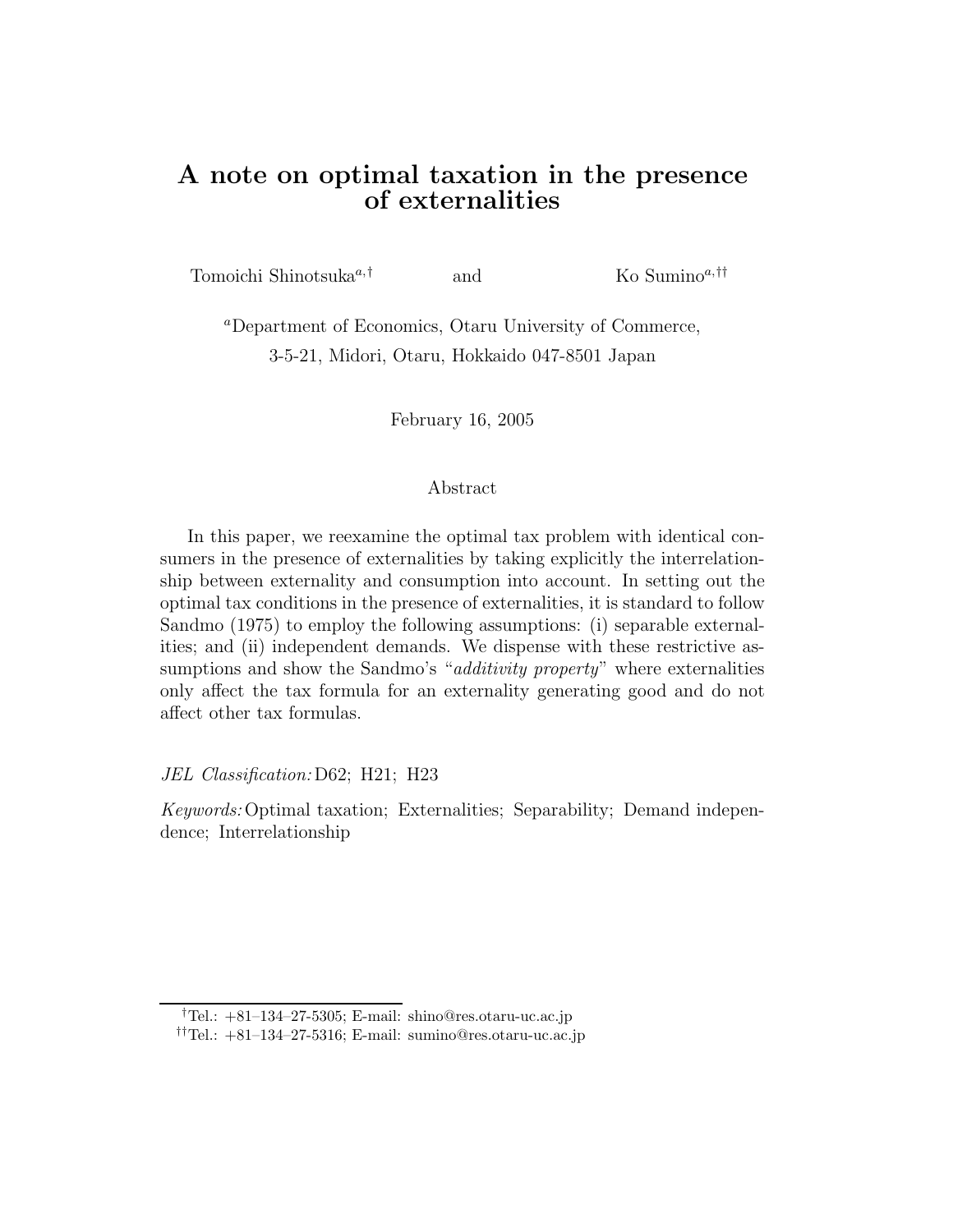## **1 Introduction**

Addressing environmental issues typically involves taxes and other policy instruments. From economists' standpoint, environmental issues can be divided into two categories.

The first one consists of the issues associated with environmental tax reforms. A typical research strategy is to presume that there exist distortionary taxes already. Researchers then ask the following question: Can revenues from environmental taxes be used to finance cuts in distortionary taxes? If the answer is yes, then we say that the "double-dividend" hypothesis holds. Oates (1995) discussed the possibility of the hypothesis.<sup>1</sup>

The second category addresses optimal tax problems associated with externalities. This problem began with Sandmo (1975), who showed that externalities only affect the tax formula for an externality generating good and do not affect other tax formulas. This expresses the Sandmo's "*additivity property*". Cremer et al. (1998) incorporated self-selection constraints as taste differentiation in a model with *n* types consumers, and Sheshinski  $(2004)$ studied redistributional problems at the optimal personal taxes with nonidentical consumers.

In setting out the optimal tax conditions in the presence of externalities, it is standard to follow Sandmo (1975) to employ the following assumptions: (i) separable externalities; and (ii) independent demands. These assumptions simplify an interrelationship between externality and consumption. Under these assumptions, Sandmo derived the well-known "*inverse elasticity rule*" where the optimal tax formula is inversely related to the demand elasticity.

In this paper, we reexamine the optimal tax problem with identical consumers in the presence of externalities by taking explicitly the interrelationship between the externality and the consumption into account. We do not

<sup>1</sup>Bovenberg and de Mooij (1994), Fullerton (1997) compared second-best tax formulas with Pigovian taxes in this context.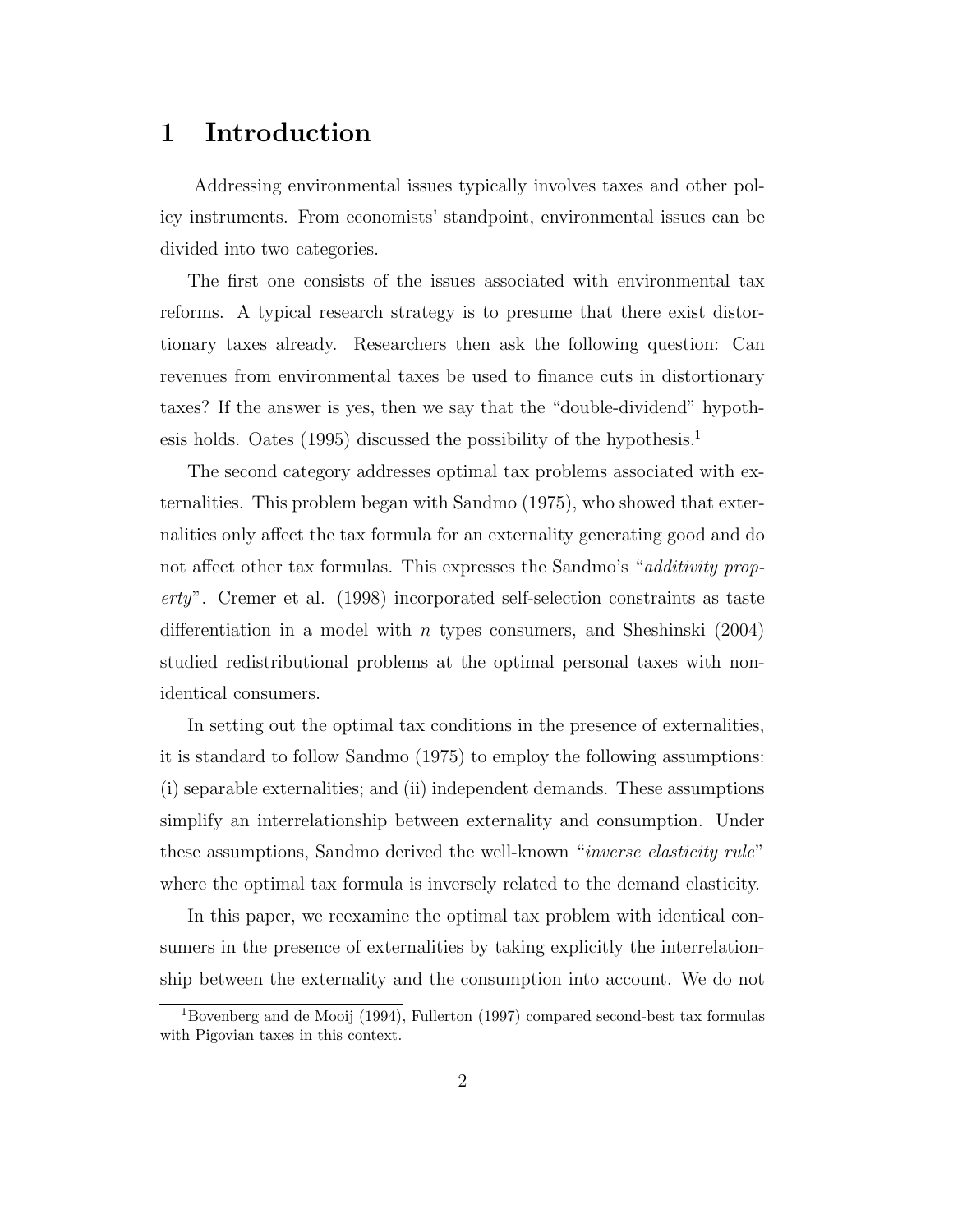impose these restrictive assumptions.

The plan of the paper is as follows: The next section provides the basic model. Section 3 derives the optimal tax formulas.

## **2 The structure of the model**

#### **2.1 The basic model**

The economy consists of *n* consumers, who have identical preferences and consume two goods,  $x_i$ ,  $i = 1, 2$ . Denote by  $X_i = nx_i$  the total amount of  $x_i$ . Let  $x_0$  be a labor supply and let  $1 - x_0$  be leisure. We consider a negative consumption externality which is created by the total consumption of  $x_2$ . For simplicity, production of  $x_i$  is assumed to be linear. A consumer price vector is denoted by  $P = (P_0, P_1, P_2)$  and a producer price vector by  $p = (p_0, p_1, p_2)$ as given. We choose labor as our *numéraire*, so that  $P_0 = p_0 = 1$ .

The utility function of the representative consumer is:

$$
u = u(1 - x_0, x_1, x_2, X_2).
$$
 (1)

We assume that u is strictly concave and satisfies:  $u_0 \equiv \partial u / \partial (1 - x_0) > 0$ ,  $u_i \equiv \partial u/\partial x_i > 0$  for  $i = 1, 2$  and  $u_3 \equiv \partial u/\partial X_2 < 0$ . Let S be the transfer payments to the representative consumer. The budget constraint is:

$$
-x_0 + \sum_{i=1}^{2} P_i x_i = S.
$$
 (2)

The consumer maximizes (1) for a *given* externality subject to (2).

A transformation function in the production side is:

$$
-X_0 + \sum_{i=1}^{2} p_i X_i = 0.
$$
 (3)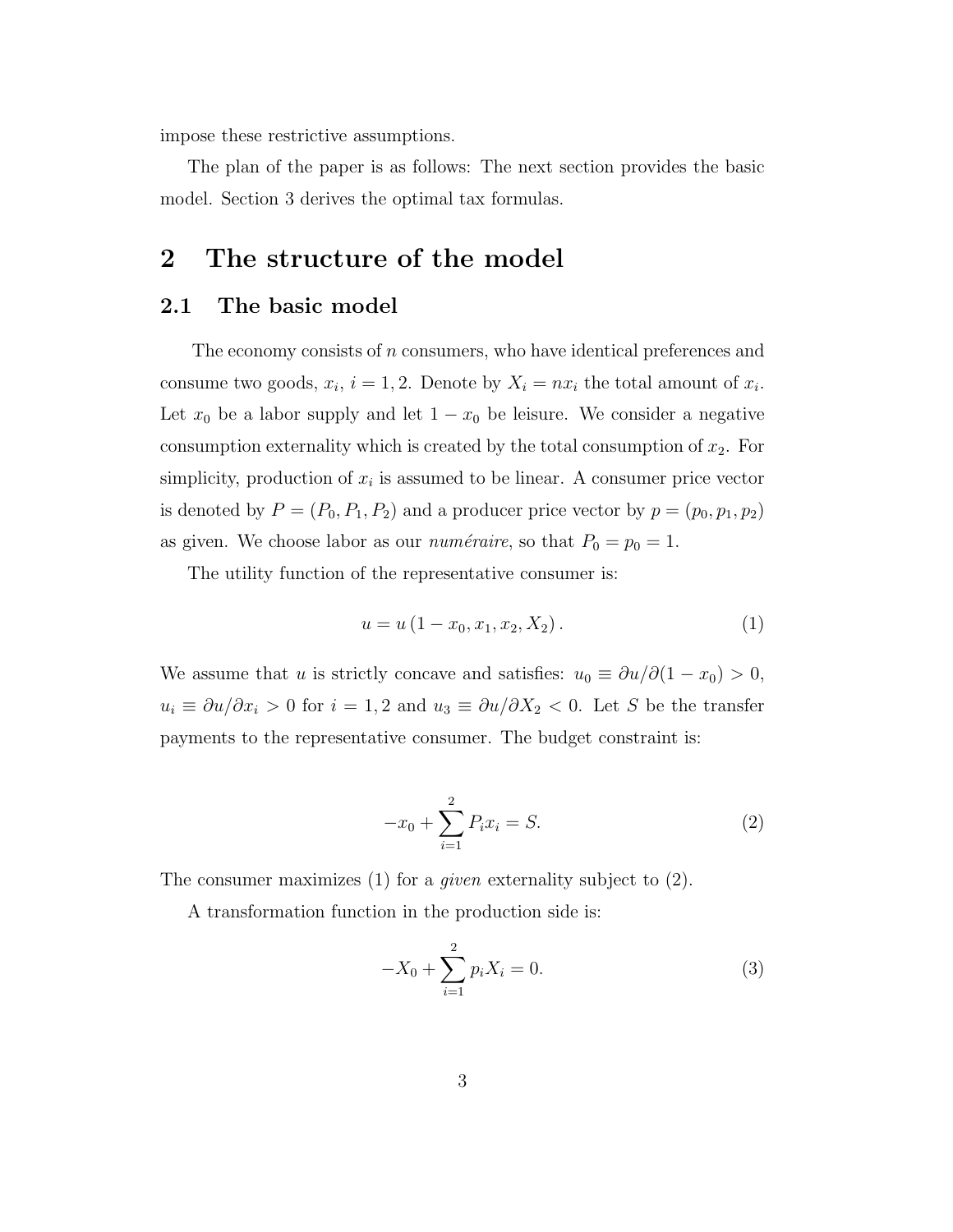Let T be the government's revenue requirements and let  $t_i = P_i - p_i$  be a unit tax. The government's budget constraint is:

$$
\sum_{i=1}^{2} t_i X_i = n \sum_{i=1}^{2} (P_i - p_i) x_i = T.
$$
 (4)

By Walras' law,  $T = nS$ . <sup>2</sup>

#### **2.2 The consistency condition**

The representative consumer maximizes utility given prices  $P$  and externality  $X_2$ . We write the demand  $x_i$  as a function of P and  $X_2$ :

$$
x_i = x_i(P, X_2), \quad i = 0, 1, 2. \tag{5}
$$

We impose a consistency condition on the externality  $X_2$ . That is, we require that the externality  $X_2$  arises from the optimizing behavior on the part of the consumers who take *the externality*  $X_2$  as well as  $P$ . Formally, this consistency condition can be written as:

$$
X_2 = nx_2(P, X_2). \t\t(6)
$$

### **3 The second-best problem**

### **3.1 General form**

We state the government's second-best optimization problem and do not impose the assumptions of separabilities and independent demands. Substituting (5) into (1), we have the representative consumer's indirect utility function:

$$
v(P, X_2) \equiv u\left(1 - x_0(P, X_2), x_1(P, X_2), x_2(P, X_2), X_2\right). \tag{7}
$$

<sup>&</sup>lt;sup>2</sup>Subtract (3) and (4) from the sum of the budget constraint (2) and take  $nx_i = X_i$ into account.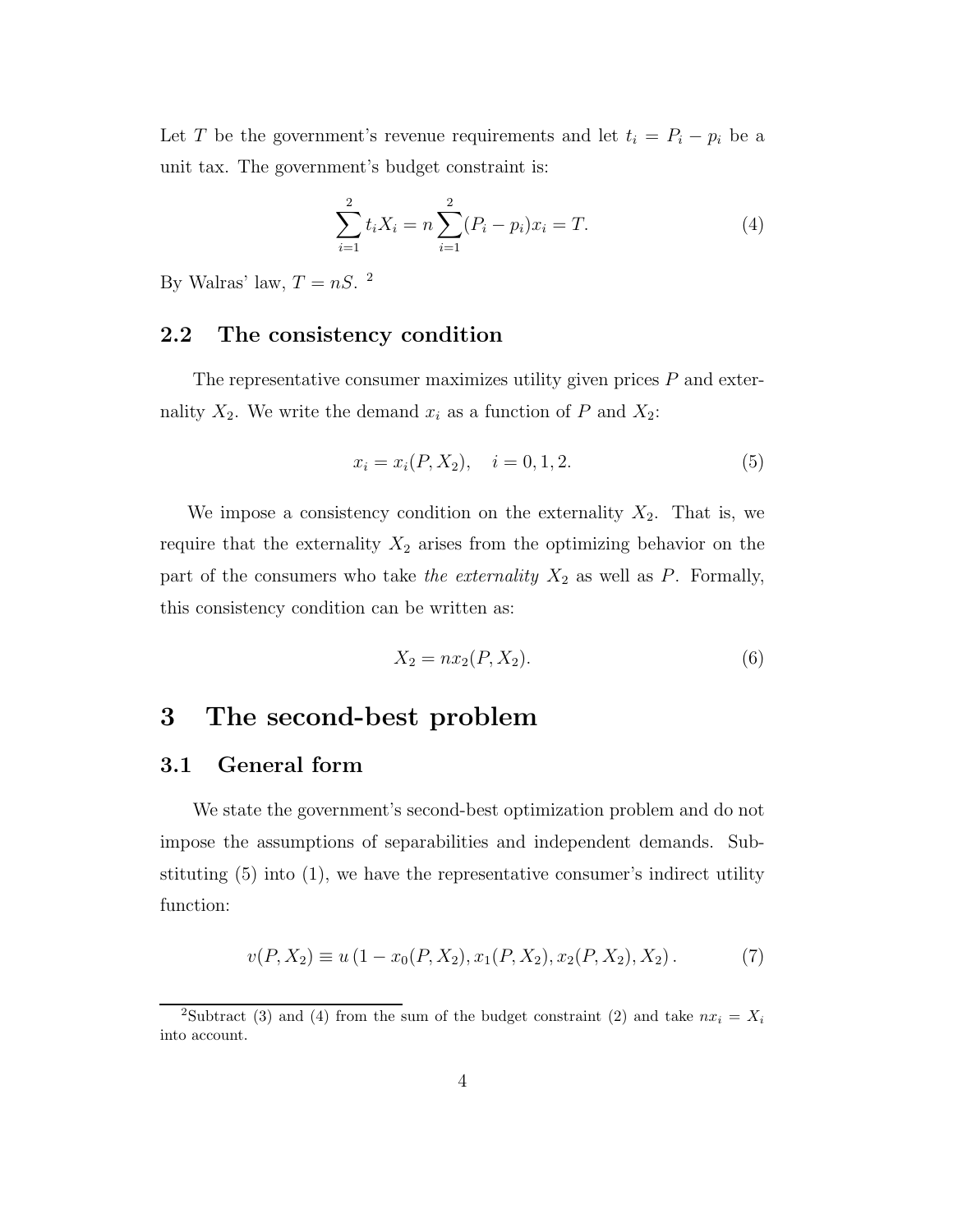The government maximizes the sum of the indirect utility functions (7) with respect to consumer prices subject to the government's budget constraint (4) as well as the consistency condition (6). Let  $\mathscr L$  be the Lagrangian expression, and let  $\beta$  and  $\gamma$  be the Lagrange multipliers associated with the government's budget constraint and the consistency condition, respectively:

$$
\mathcal{L}(P, X_2, \beta, \gamma) = nv(P, X_2) - \beta \left[ n \sum_{i=1}^2 (P_i - p_i) x_i (P, X_2) - T \right] - \gamma \left[ X_2 - nx_2 (P, X_2) \right].
$$
\n(8)

We have the first-order conditions for this problem:

$$
-nu_0 \frac{\partial x_0}{\partial P_k} + n \sum_{i=1}^2 u_i \frac{\partial x_i}{\partial P_k} - \beta n \left[ \sum_{i=1}^2 (P_i - p_i) \frac{\partial x_i}{\partial P_k} + x_k (P, X_2) \right]
$$

$$
-\gamma \left[ -n \frac{\partial x_2}{\partial P_k} \right] = 0, \quad k = 1, 2,
$$
 (9)

$$
-nu_0 \frac{\partial x_0}{\partial X_2} + n \sum_{i=1}^2 u_i \frac{\partial x_i}{\partial X_2} + n u_{X2} - \beta n \left[ \sum_{i=1}^2 (P_i - p_i) \frac{\partial x_i}{\partial X_2} \right] - \gamma \left[ 1 - n \frac{\partial x_2}{\partial X_2} \right] = 0,
$$
\n(10)

where  $u_0 \equiv \partial u / \partial (1 - x_0)$ ,  $u_i \equiv \partial u / \partial x_i$  and  $u_{X2} \equiv \partial u / \partial X_2$ .

Differentiating (2) with respect to  $(P, X_2)$ , and differentiating (6) with respect to  $P$ , <sup>3</sup> we have the optimal tax formulas by rearranging (9) and  $(10)$ :

$$
t_1 = (1 - \mu) \left[ \frac{n^2 (x_2 x_{21} - x_1 x_{22})}{|J| (1 - nx_{2X2})} \right],
$$
\n(11)

$$
t_2 = (1 - \mu) \left[ \frac{n^2 (x_2 x_{21} - x_1 x_{22}) (-nx_{1X2})}{|J| (1 - nx_{2X2})} + \frac{n^2 (x_1 x_{12} - x_2 x_{11})}{|J|} \right] + \mu P_2 \left( -n \frac{u_{X2}}{u_2} \right),
$$
\n(12)

<sup>&</sup>lt;sup>3</sup>We rewrite the consistency condition  $(6)$  and assume that the problem has a unique solution, which we call  $(P^*, X_2^*)$ . In addition, we require that  $n \frac{\partial x_2}{\partial X_2}(P^*, X_2^*) \neq 1$ . By the implicit function theorem, therefore, these exists a differentiable function  $X_2 = X_2(P)$ defined on a neighborhood *u* of  $P^*$  such that  $X_2^* = X_2(P^*)$ . (6) can be written as *X*<sub>2</sub>(*P*) =  $nx_2(P, X_2(P))$ , ∀*P* ∈ *u*.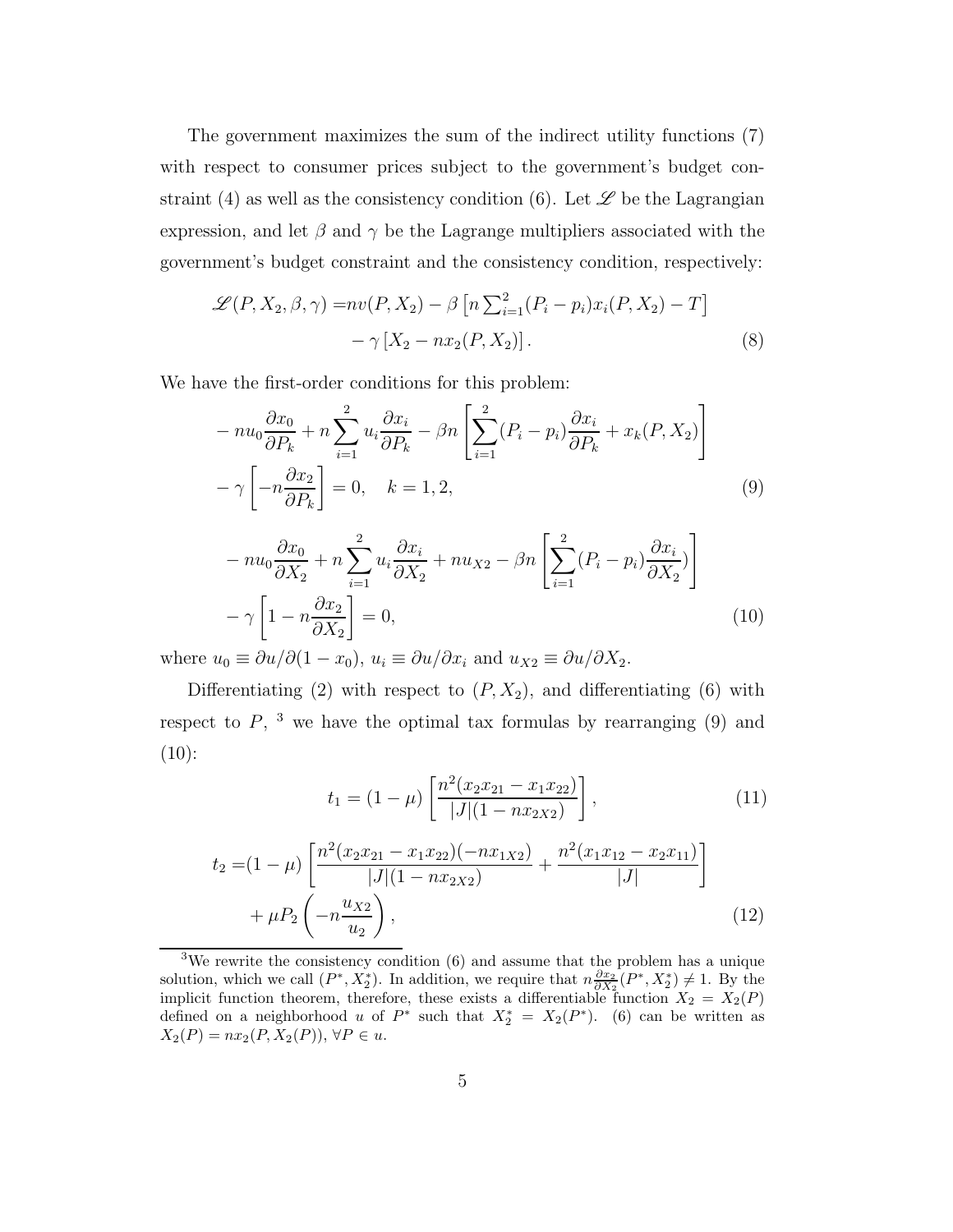where  $|J| = n^2(x_{11}x_{22}-x_{12}x_{21})(1-nx_{2X2})^{-1}$  is the Jacobian determinant, and  $u_2 = \lambda P_2, \ \mu = -(\lambda/\beta), \ nu_{X2}/\beta = \mu P_2(-nu_{X2}/u_2), \ x_{ik} = \partial x_i/\partial P_k, \ x_{iX2} =$  $\partial x_i/\partial X_2$ , and  $X_{2k} = \partial X_2/\partial P_k$  for  $i, k = 1, 2$ , and  $\lambda$  is the Lagrange multiplier associated with the budget constraint for the representative consumer.

From these equations we can make the following observations. First, (11) and (12) still retain the famous "*additivity property*" identified by Sandmo where externalities only affect the tax formula for the externality generating good (or good 2) and do not affect the tax formula for good 1. Second, (11) is similar to Sandmo's: Externalities do not affect this tax formula. Third, (12) differs from Sandmo's. The explicit treatment of the consistency condition (6) requires a revision of the Sandmo's formula: The interrelationship between the externalities and the consumption of good 2 explicitly appears in this tax formula.

#### **3.2 Special cases**

We reexamine the properties of optimal tax formulas by imposing Sandmo's assumptions. First, considering the case of independent demands, so that  $x_{ik} = 0$  for  $i \neq k$  and  $X_{21} = 0$ . The tax formulas for goods 1 and 2 still retain the Sandmo's additivity property and the "*inverse elasticity formulas*". The explicit treatment of the consistency condition (6) requires a revision of the tax formula for good 2: The interrelationship between the externalities and the consumption of good 2 explicitly appears in this tax formula.

Second, considering the case of separable externalities, so that  $x_{iX2} =$ 0 for *i*. The tax formulas for goods 1 and 2 still retain the Sandmo's additivity property. Even though we explicitly take the consistency condition (6) into account, the interrelationship between the externalities and the consumption of good 2 vanishes in these tax formulas.

Third, considering the case of independent demands and separable ex-